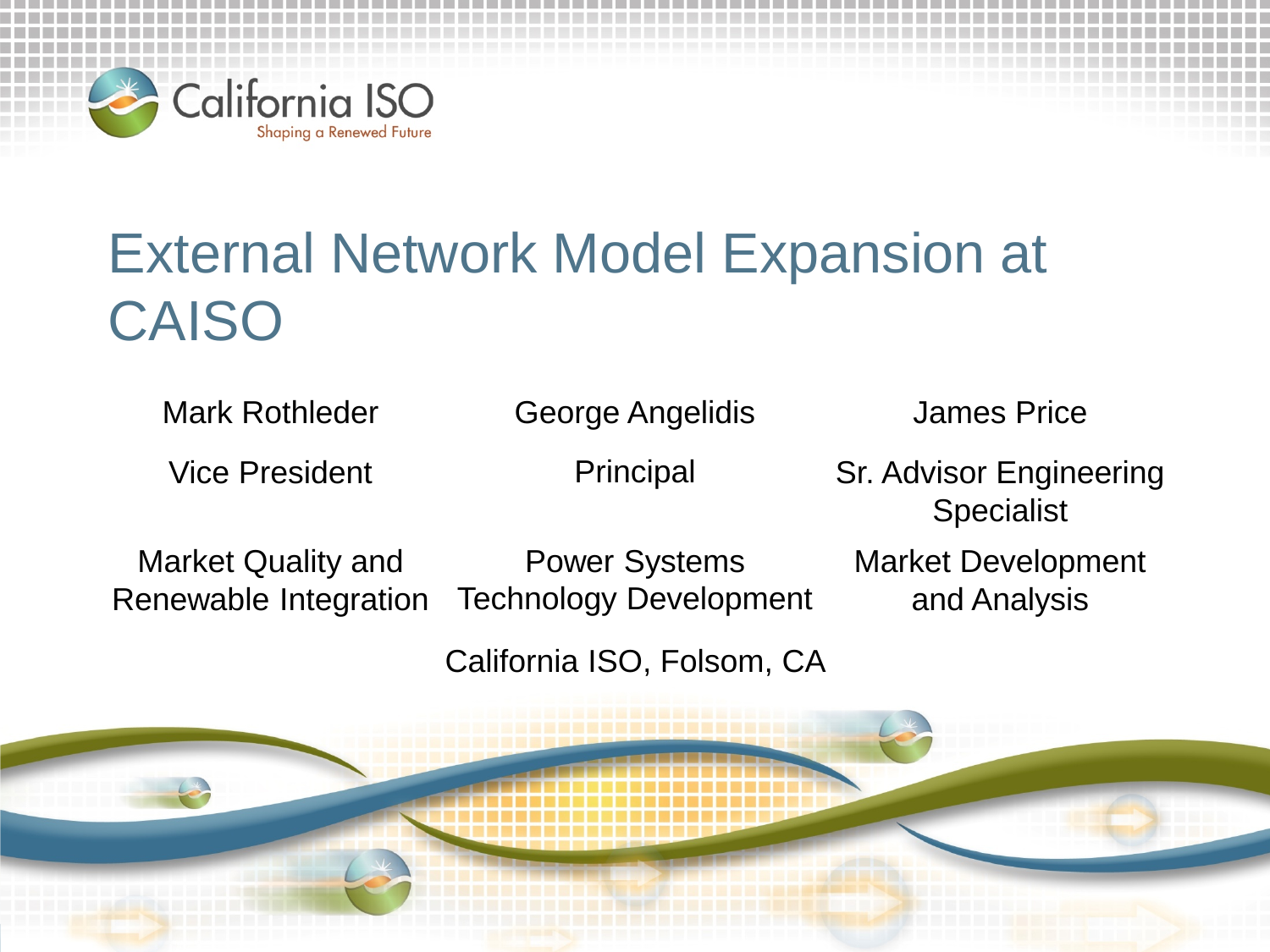# **Background**

[nerc-report.pdf](http://www.ferc.gov/legal/staff-reports/04-27-2012-ferc-nerc-report.pdf)

California ISO

- CAISO launched a stakeholder initiative on Full Network Model (FNM) Expansion
- Responding to FERC and NERC joint staff findings/recommendations following the September 8, 2011 power outage event that affected Arizona and South California
	- ◆ Finding 2: Lack of updated external networks in the next-day study models
	- ◆ Finding 11: Lack of real-time external visibility
	- ◆ Source: [http://www.ferc.gov/legal/staff-reports/04-27-2012-ferc-](http://www.ferc.gov/legal/staff-reports/04-27-2012-ferc-nerc-report.pdf)

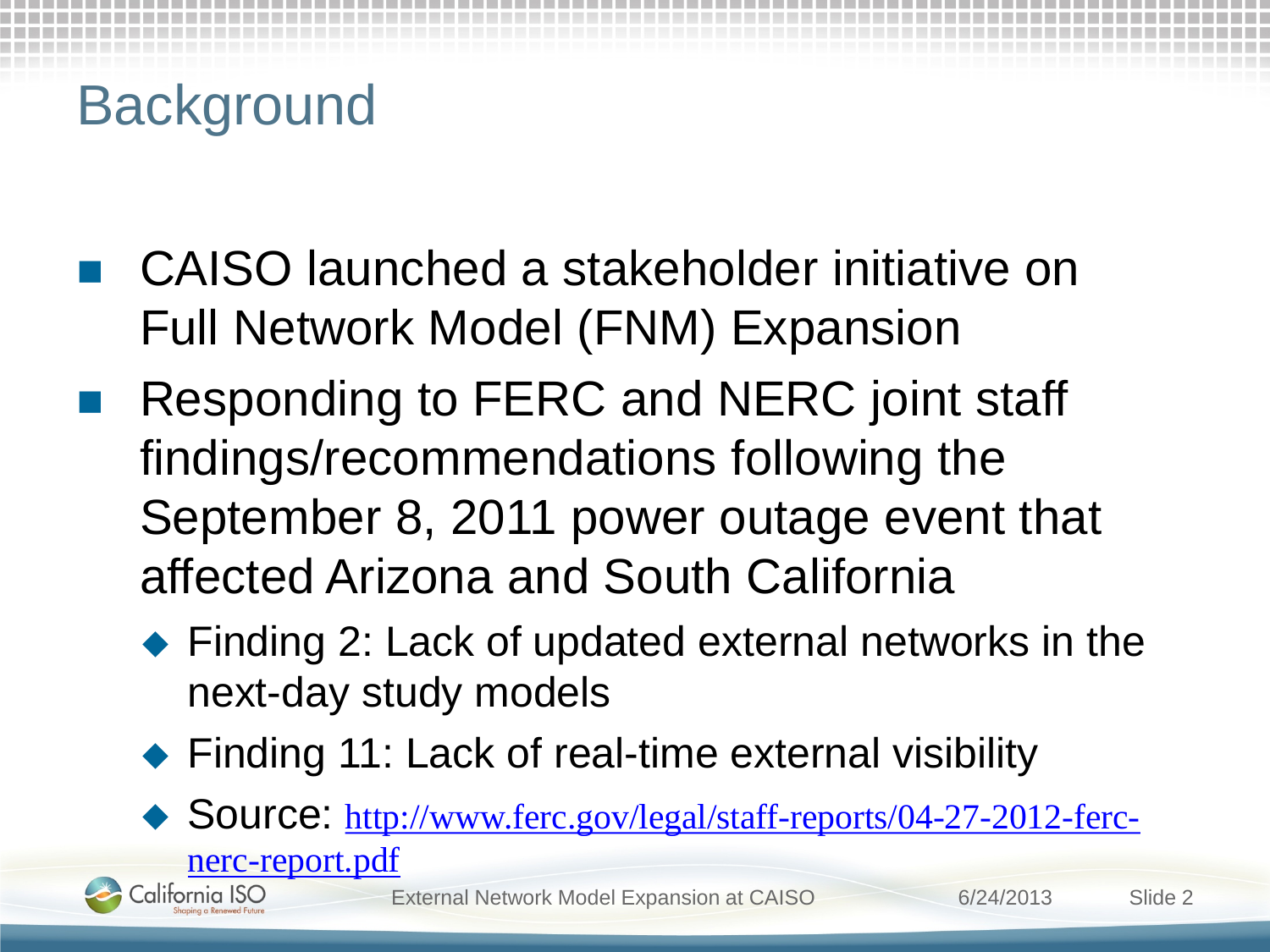# Primary Objectives

Improve reliability and market solution accuracy

- ◆ Accurate loop flow modeling
- Enhanced security analysis
- Better outage coordination
- ◆ Accurate High Voltage Direct Current (HVDC) model

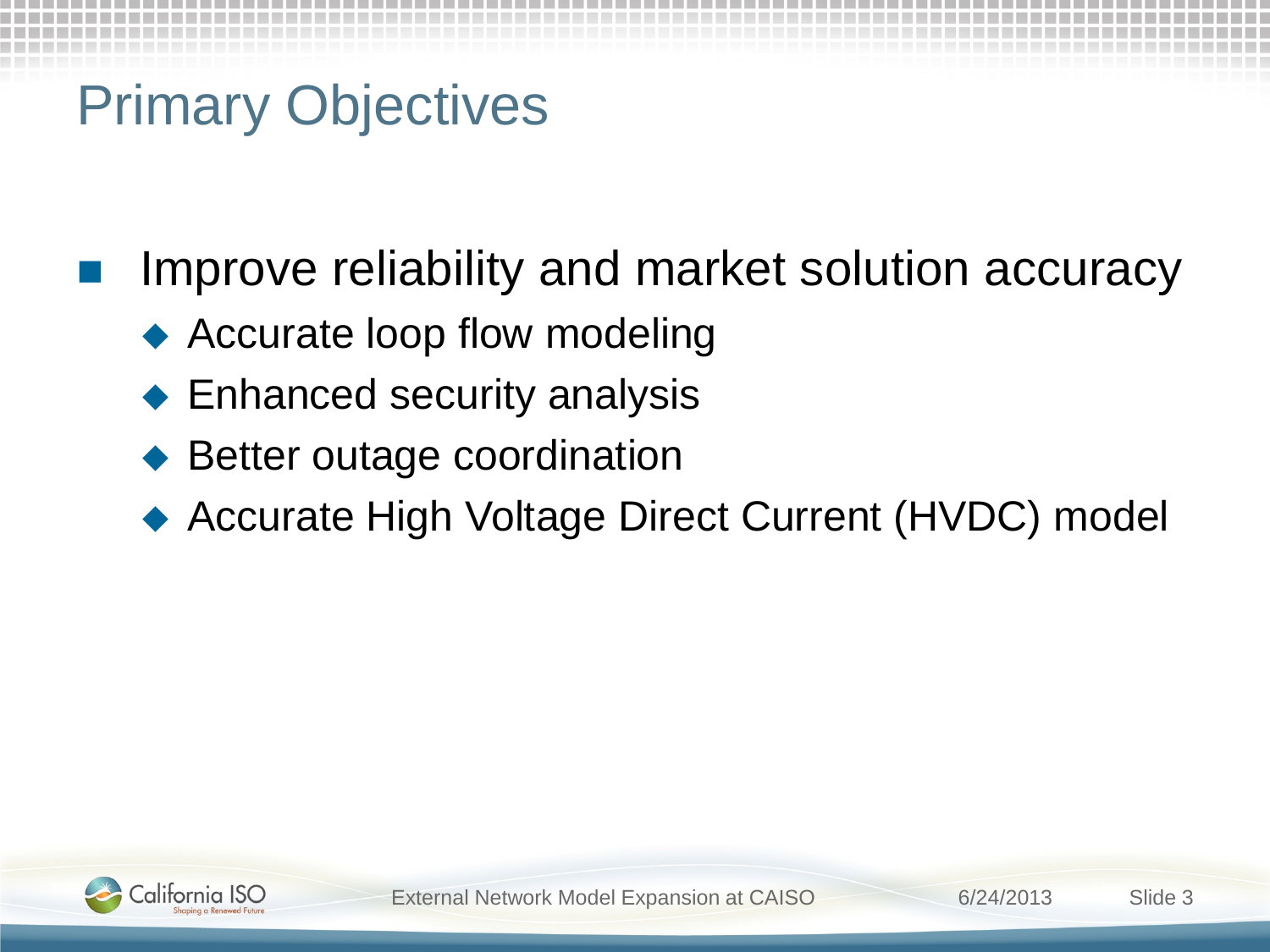# Scope of the FNM Expansion

- Surrounding Balancing Authority Areas (BAAs) with sufficient modeling detail to account for loop flows
	- ◆ Data source: WECC Reliability Coordinator
- Phased expansion conditional on:
	- Available telemetry and outage information
	- Good quality of State Estimator solution
- Ultimate goal: model the entire WECC
	- ◆ All of WECC is currently in the EMS model

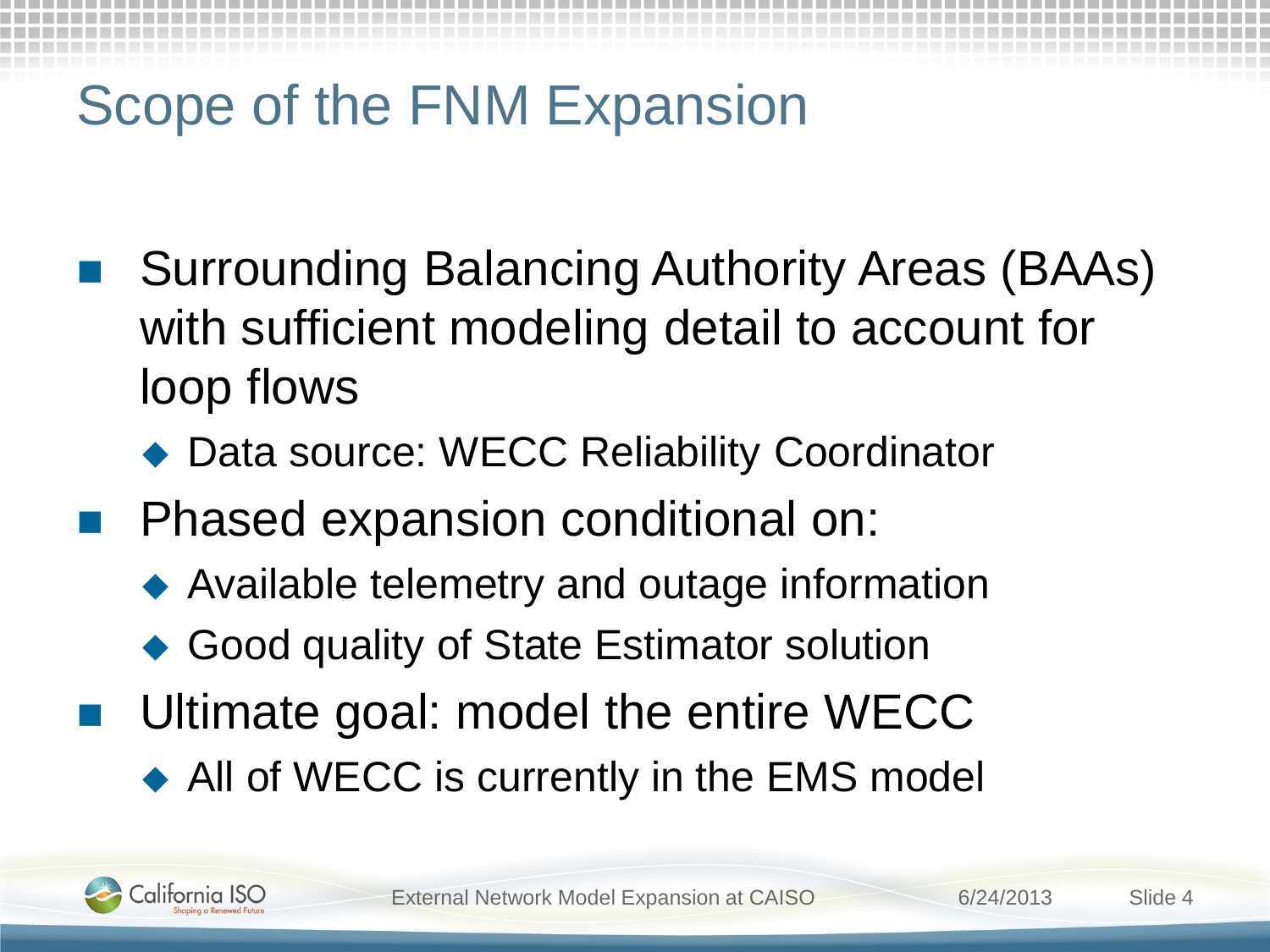## Current and Proposed FNM

 Import/export scheduling points are currently at interties, but can be relocated within modeled BAAs



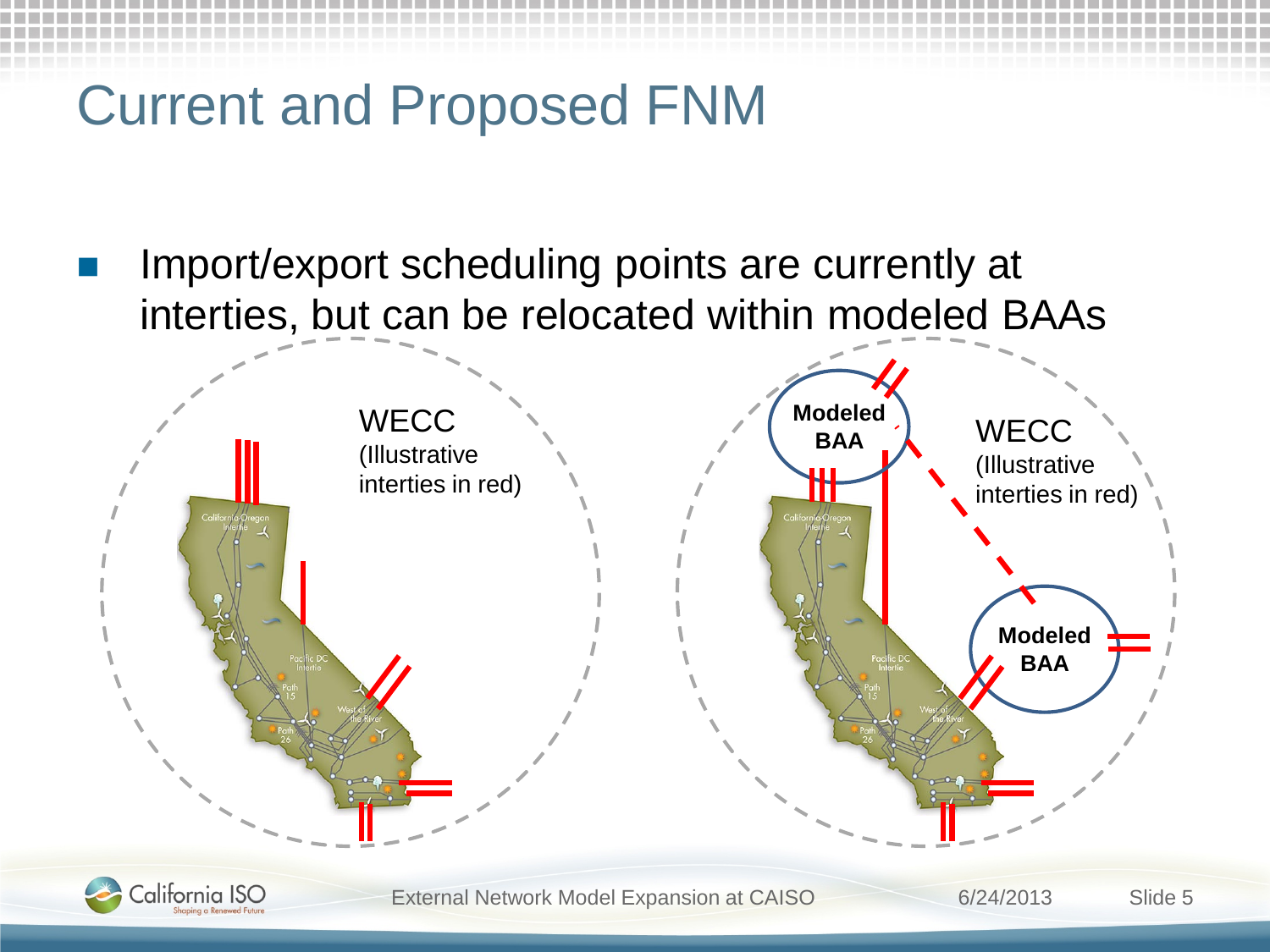## Issues with Current FNM

- The impact of external contingencies cannot be analyzed
	- ▶ Conservative intertie limits and computationally expensive nomograms
- Day-Ahead schedules ignore loop flow from external transactions
	- External network outside the CAISO footprint is not in the FNM
	- Next day operating conditions of external systems, including generation schedules and transmission outages, are not in the FNM
- Loop flow impact must be mitigated in real time
	- Transmission limit reduction on power flow constraints
	- Compensating injections to model loop flow in the real time market
	- Exceptional dispatch instructions (out-of-market)
- High cost market solution, reliability risk, loss of transparency
- Revenue neutrality loss by cutting day-ahead schedules

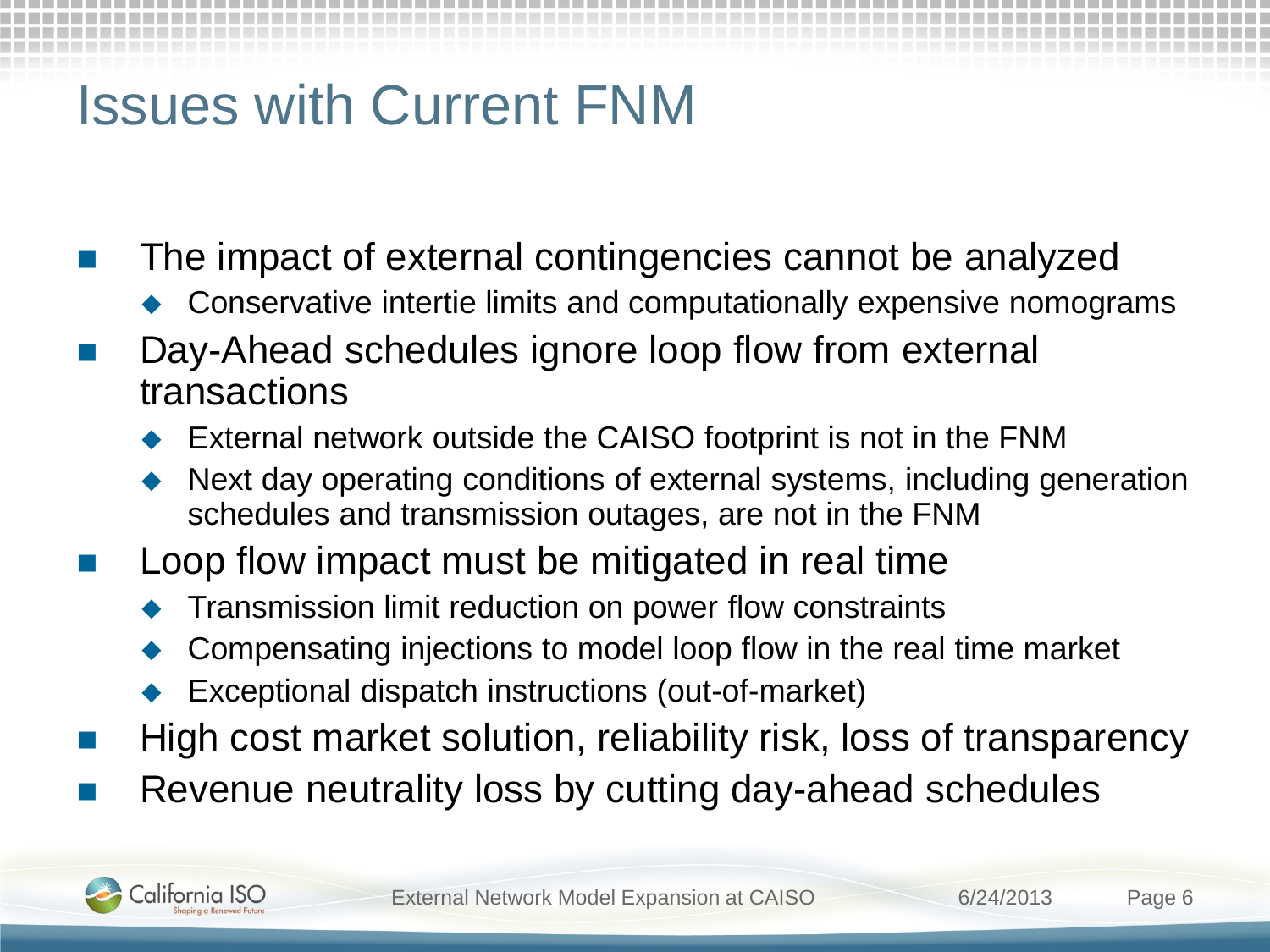# Real-Time Compensating Injections



- SR: System resource (import/export)
- *I*: Import schedule (algebraic)
- *M*: Telemetry (meter)
- $SR<sub>0</sub>$ : Compensating injection (algebraic)
- *α*: Attenuation factor



External Network Model Expansion at CAISO 6/24/2013 Slide 7

- Import/export schedules are modeled as algebraic injections from system resources at the FNM boundary
- Loop flow is modeled as a fixed intertie schedule for the difference between metered and scheduled flow:

$$
I_0 = \alpha \bigg( M - \sum_{k=1}^n I_k \bigg)
$$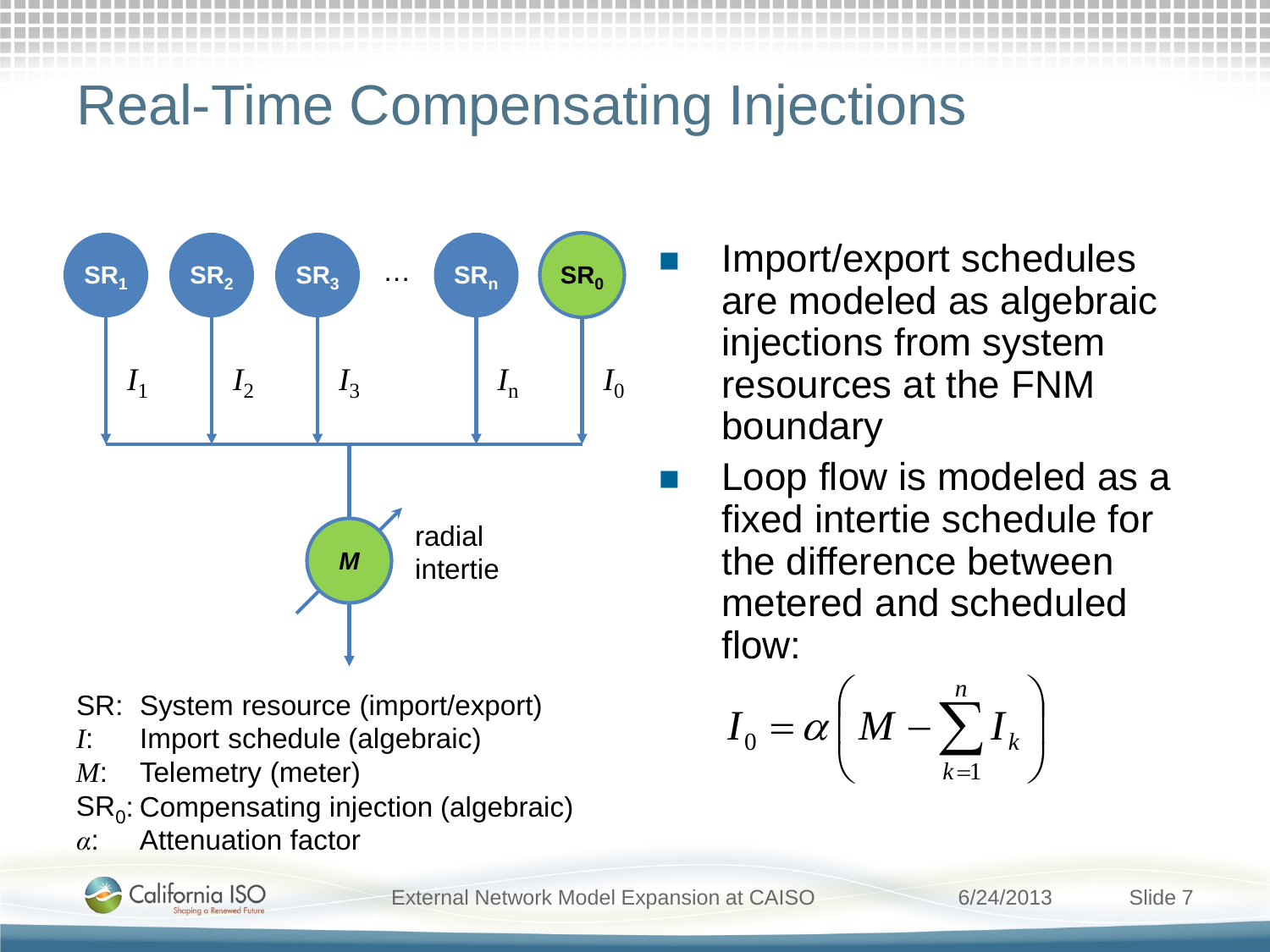## Market Enhancement with FNM Expansion

- New generation aggregation point (GAP) and load aggregation point (LAP) definitions for external BAAs
	- Used for base generation and load schedule calculation
		- LAP is used to distribute demand forecast through load distribution factors
		- GAP is used to distribute demand forecast net of scheduled interchange through generation distribution factors (normalized for outages)
	- ◆ GAP is used as scheduling point (SP) for import/export bids
		- Import/export schedules are superimposed on base generation

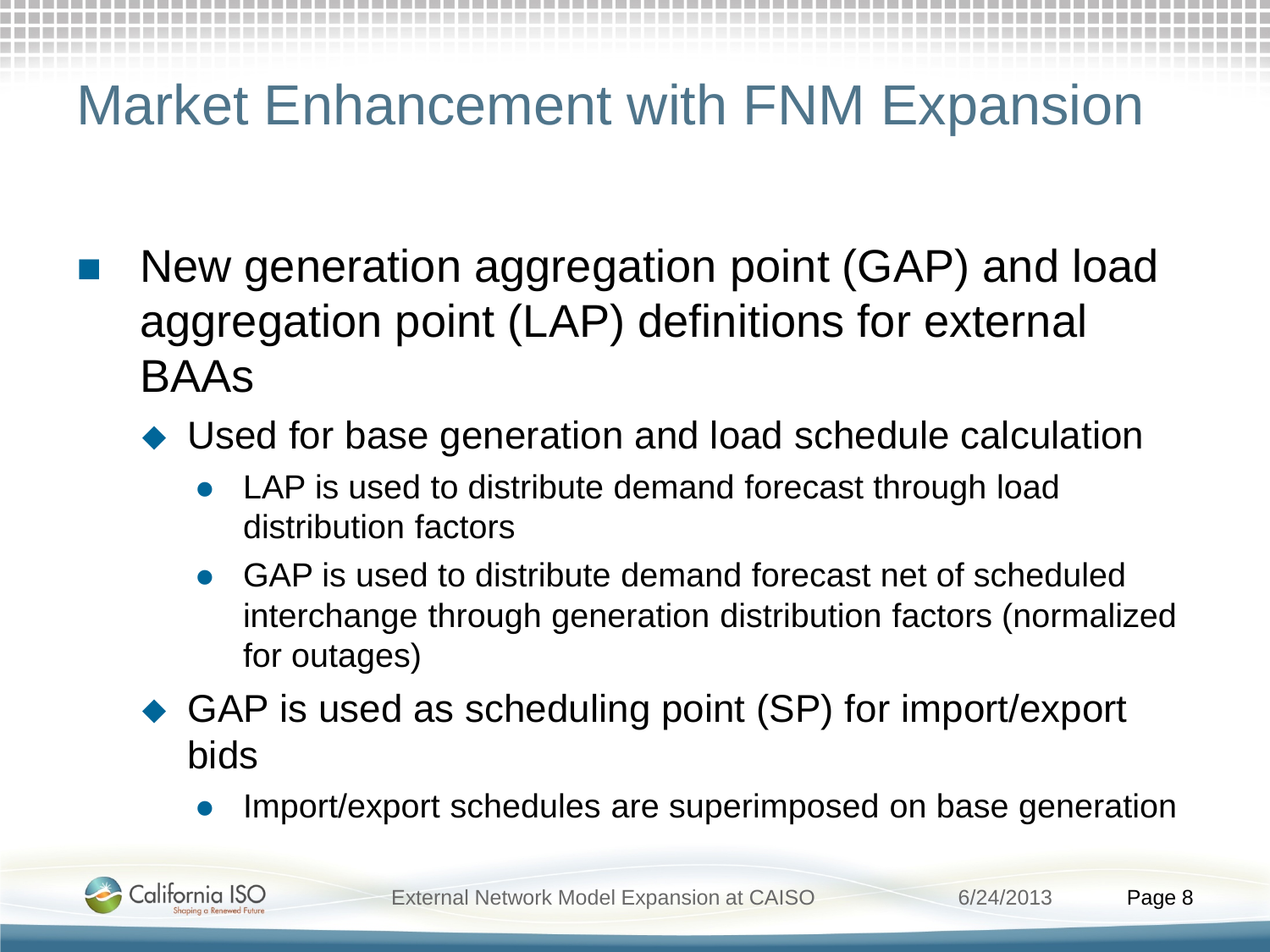### Intertie Constraints with FNM Expansion

#### Two constraint groups for each intertie:

- ◆ Scheduling limit (contract path)
	- Physical intertie schedules for energy and ancillary services associated with specific intertie
- Physical limit
	- All physical/virtual schedules for energy based on power flow contributions using shift factors

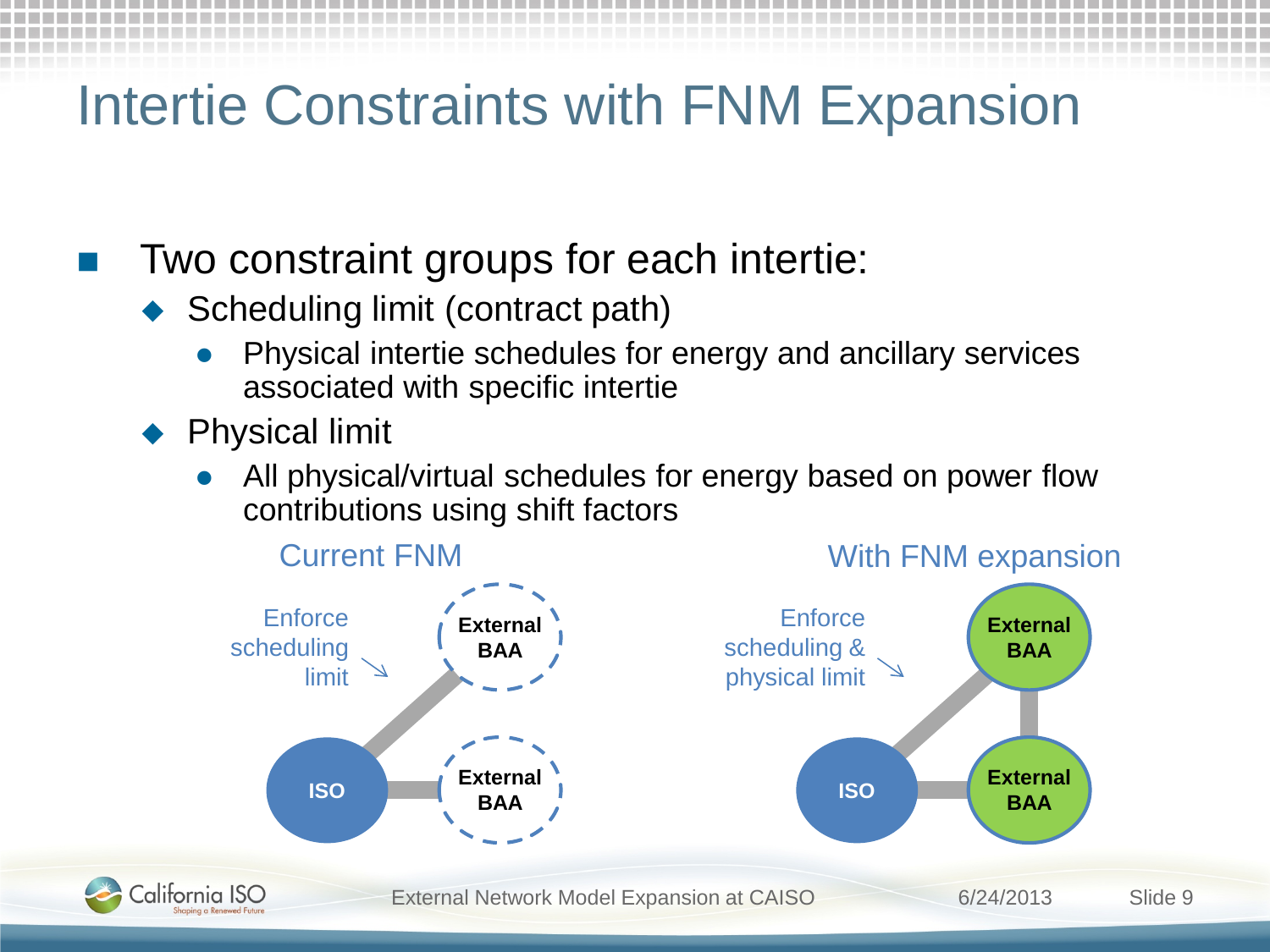## Intertie Pricing with FNM Expansion

- Aggregate LMP at a SP includes impact from binding physical limits
- Aggregate LMP at a SP for physical intertie schedules includes impact from binding scheduling limit at associated intertie
- Potentially different LMPs at a SP for
	- Virtual intertie schedules
	- ◆ Physical intertie schedules associated with different interties

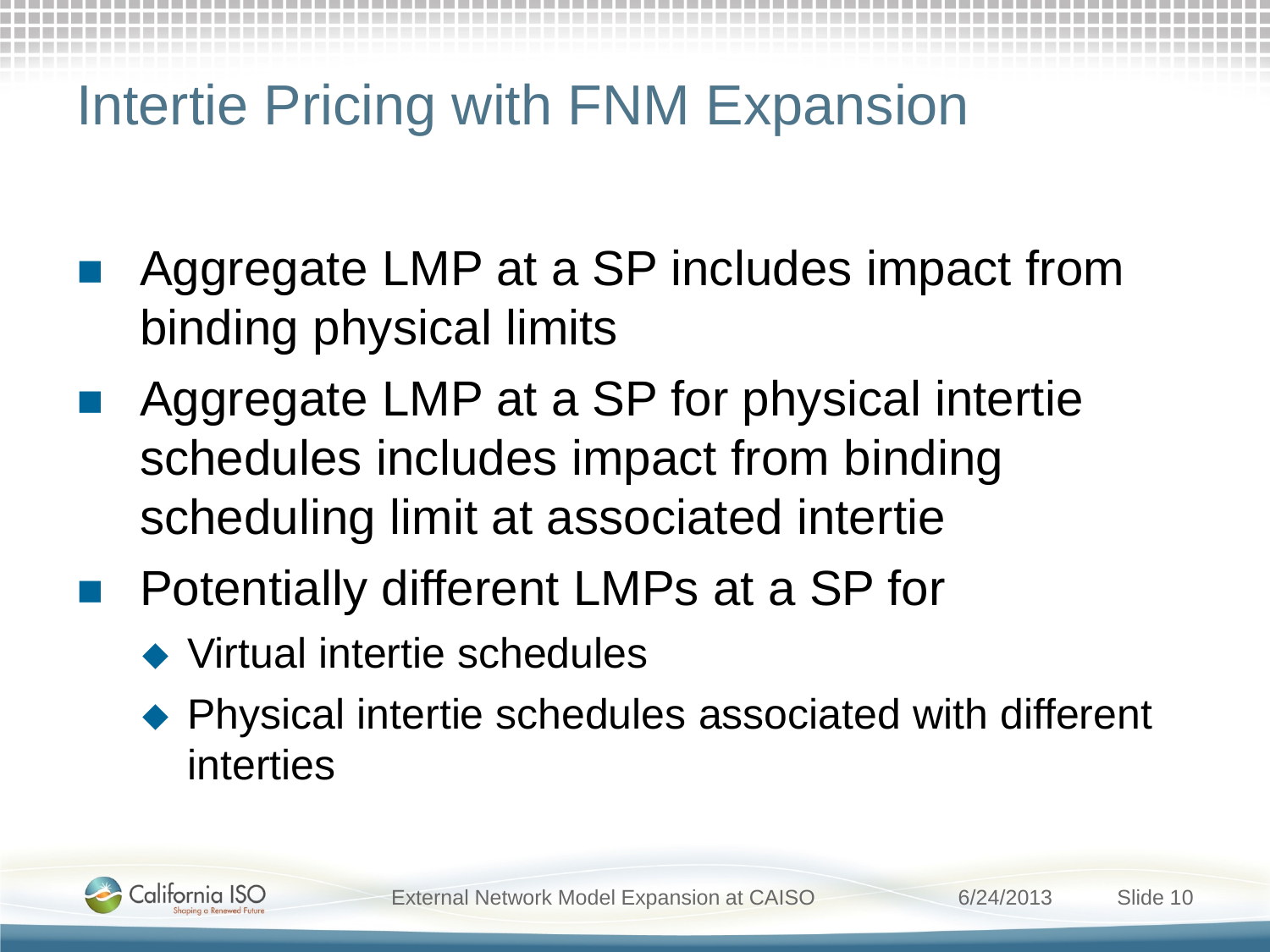## Congestion Revenue Rights with FNM Expansion

- SPs can be used as CRR sources and sinks
- Scheduling limits can be enforced for CRR bids/nominations at a SP on associated interties
- Point-to-point CRR from A to B
	- CRR pays for physical congestion cost from A to B
	- If A is a SP and the CRR source is associated with intertie  $T_1$ , CRR also pays scheduling congestion on  $T_1$
	- If B is a SP and the CRR sink is associated with intertie  $T_2$ , CRR also pays scheduling congestion on  $T<sub>2</sub>$

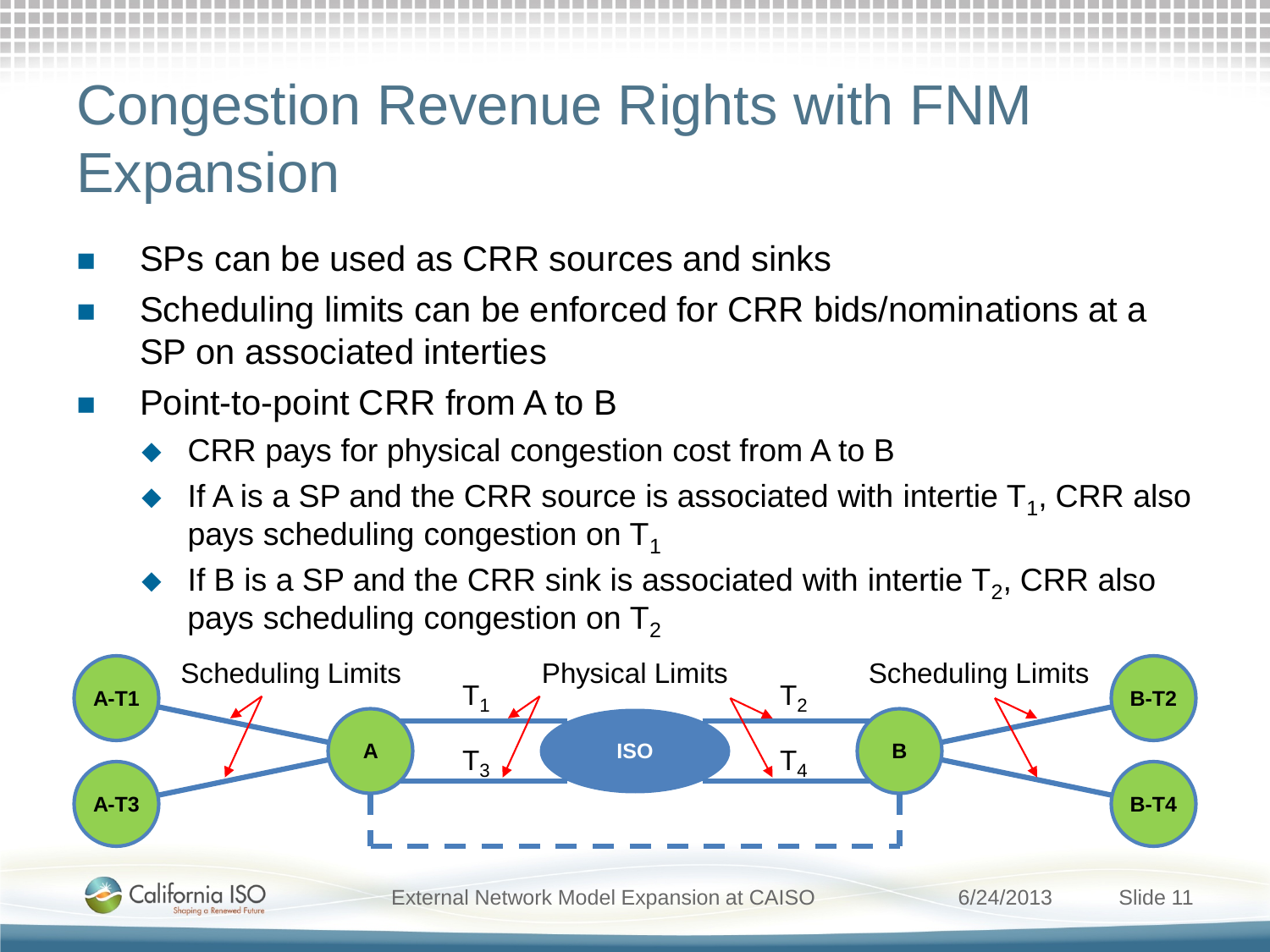# HVDC Link Model with FNM Expansion

- Replace HVDC link with algebraic power injections at converter stations
	- **Figuel Free variables (no cost in the objective function)**
	- Balanced by constraint approximating DC losses
	- **Allow bidirectional power flow**
	- Rectifier injection limited by HVDC power flow capability
- Internal HVDC link (Trans Bay Cable)
- HVDC intertie (PDCI, InterMountain-Adelanto)
	- ▶ Injection limited by associated import/export schedules
	- Point-to-point financial right between converter stations

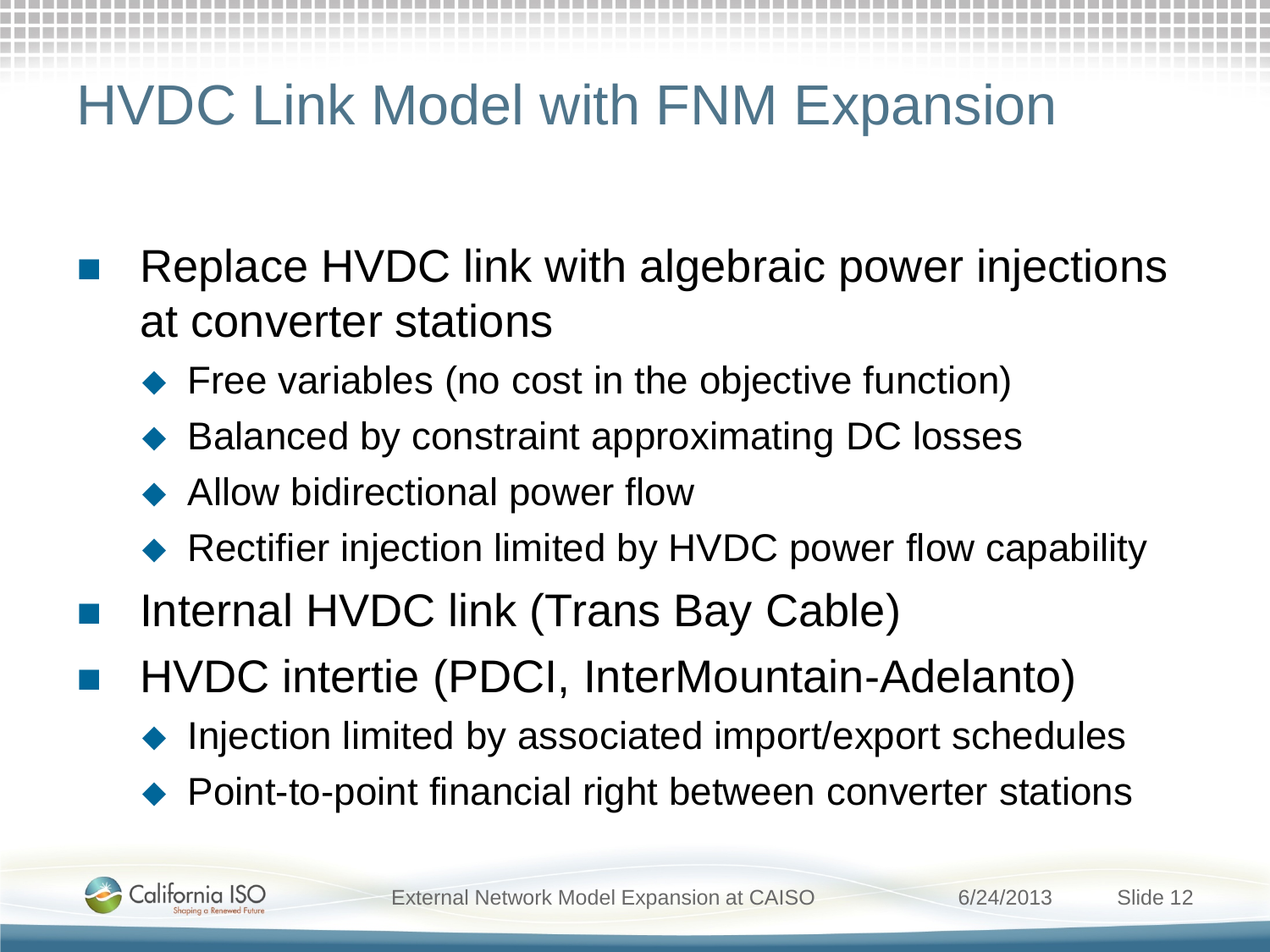## Day-Ahead Market Example: **Setup**

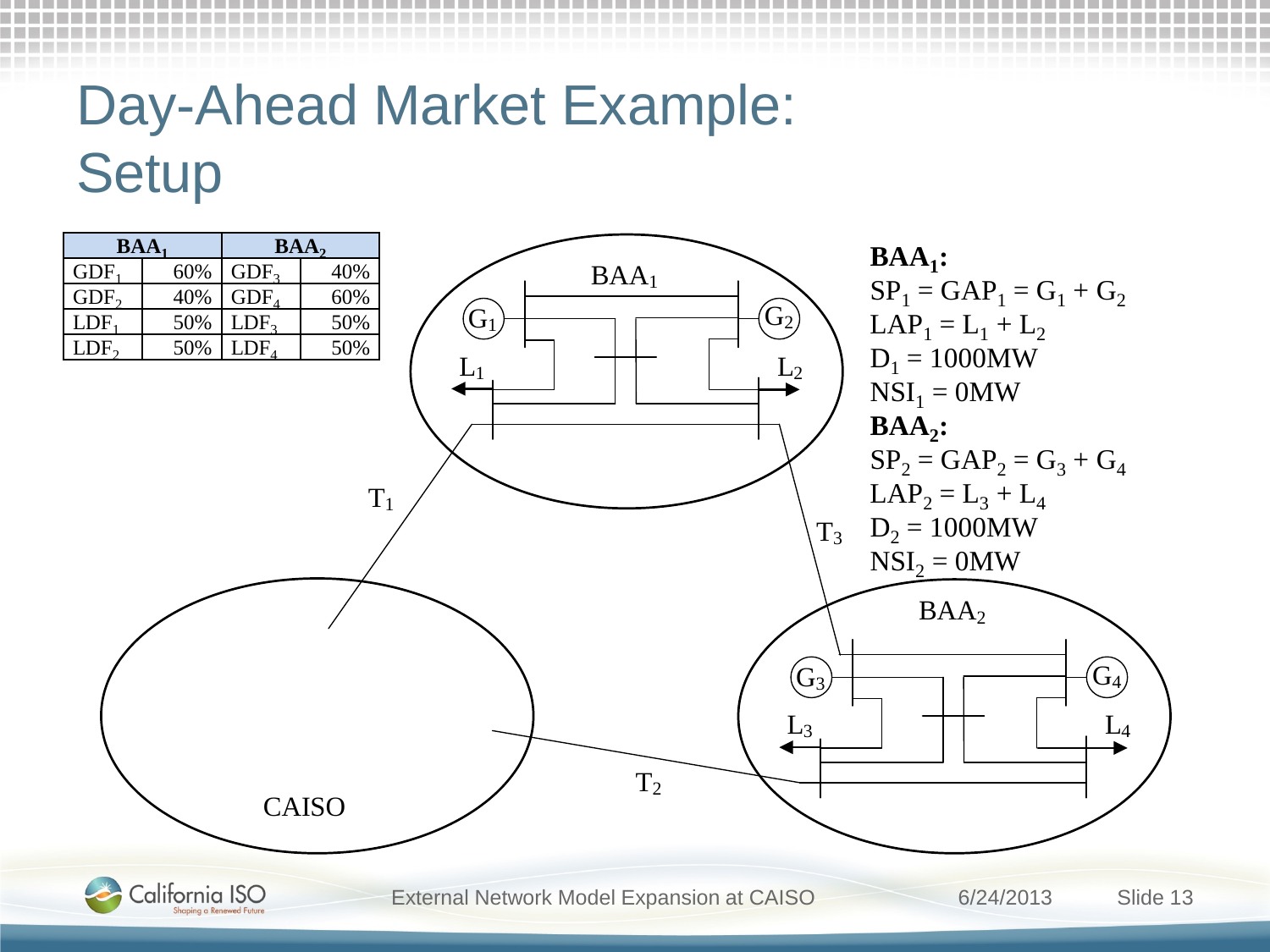# Day-Ahead Market Example: Base Schedules and Intertie Bids

- Distribute demand to LAP
- Distribute demand net of NI to GAP
- AC power flow with NSI control and distributed load slack
	- $BAA<sub>1</sub>$  loss: 30MW
	- $BAA<sub>2</sub>$  loss: 30MW

| $BAA_1$          |       | BAA <sub>2</sub>               |       |  |
|------------------|-------|--------------------------------|-------|--|
| G <sub>1</sub>   | 600MW | G <sub>3</sub>                 | 400MW |  |
| $\mathbf{G}_2$   | 400MW | $G_4$                          | 600MW |  |
|                  | 485MW | $\mathrm{L}_{\text{\tiny{2}}}$ | 485MW |  |
| $\mathrm{L}_2$   | 485MW | $\mathrm{L}_{4}$               | 485MW |  |
| Loss             | 30MW  | Loss                           | 30MW  |  |
| NSI <sub>1</sub> | 0MW   | NSI <sub>2</sub>               | 0MW   |  |

| <b>Bid</b>     | <b>SC</b>              | <b>Scheduling Point</b> | <b>Type</b> | <b>Intertie</b> | Quantity       | <b>Price</b> |
|----------------|------------------------|-------------------------|-------------|-----------------|----------------|--------------|
| D.             | $\sim$<br>$\mathbf{v}$ | сn<br>IJΙ               |             | $\mathbf{r}$    | 100MW          | \$20         |
| D <sub>o</sub> | $\sim$<br>$\mathbf{C}$ | <b>SP</b>               |             | m               | $100$ MW       | \$25         |
| D <sub>2</sub> | nη<br>$\mathbf{C}_2$   | SP                      |             | m               | $100\text{MW}$ | \$30         |
| D.             | UΠ<br>$\mathcal{U}$    | $SP_{\gamma}$           |             | m               | $100\text{MW}$ | \$50         |

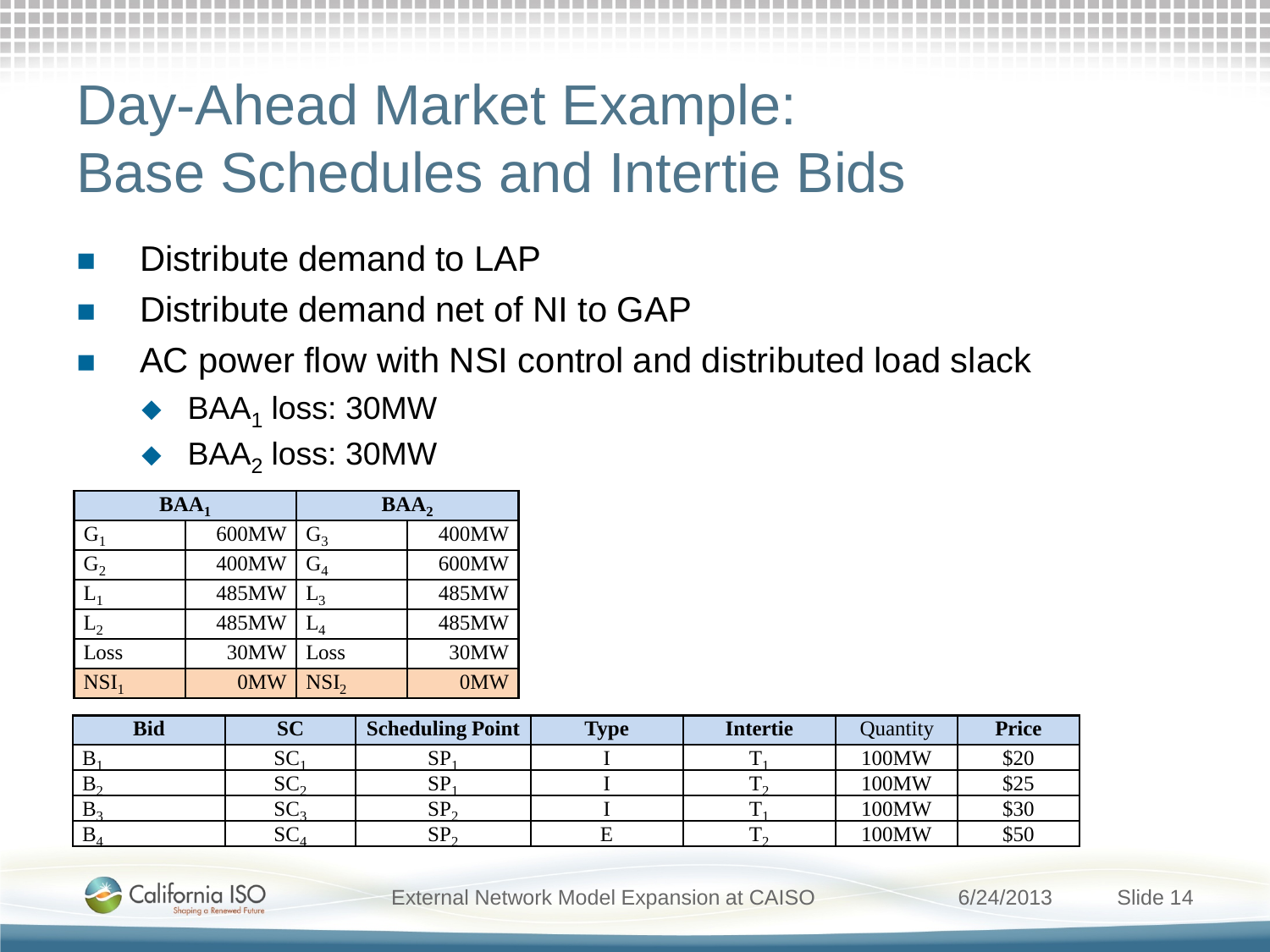# Day-Ahead Market Example: Market Clearing Results and Settlement

- Bids  $B_1$ ,  $B_2$ , and  $B_4$  clear and determine NSI
- AC power flow with NSI control and distributed generation slack
	- $BAA<sub>1</sub>$  loss: 35MW
	- $BAA<sub>2</sub>$  loss: 25MW

| $BAA_1$          |              | BAA,                                 |           |  |
|------------------|--------------|--------------------------------------|-----------|--|
| G                | 723MW        | G <sub>3</sub>                       | 358MW     |  |
| $\overline{G}_2$ | 482MW        | $\mathrm{G}_{\scriptscriptstyle{A}}$ | 537MW     |  |
|                  | 485MW        | وسلا                                 | 485MW     |  |
|                  | 485MW        | $\mathbf L_4$                        | 485MW     |  |
| Loss             | 35MW         | Loss                                 | 25MW      |  |
| <b>NSI</b>       | <b>200MW</b> | NSI,                                 | $-100$ MW |  |

| <b>Bid</b>     | <b>SC</b>            | <b>Scheduling Point</b> | Type | Intertie | <b>Schedule (MW)</b> | $LMP$ (\$/MWh) | Charge (\$) |
|----------------|----------------------|-------------------------|------|----------|----------------------|----------------|-------------|
|                | $\mathbf{C}$<br>ن ب  | CD<br>πכ                |      |          | 100                  | 26             | $-2,600$    |
| B <sub>2</sub> | SC <sub>2</sub>      | SP                      |      |          | 100                  | 26             | $-2,600$    |
| $\mathbf{D}$   | SC <sub>3</sub>      | SP                      |      |          |                      | 28             |             |
|                | $\mathfrak{c}$<br>⊿ت | <b>SP</b>               |      |          | 100                  | 28             | 2,800       |

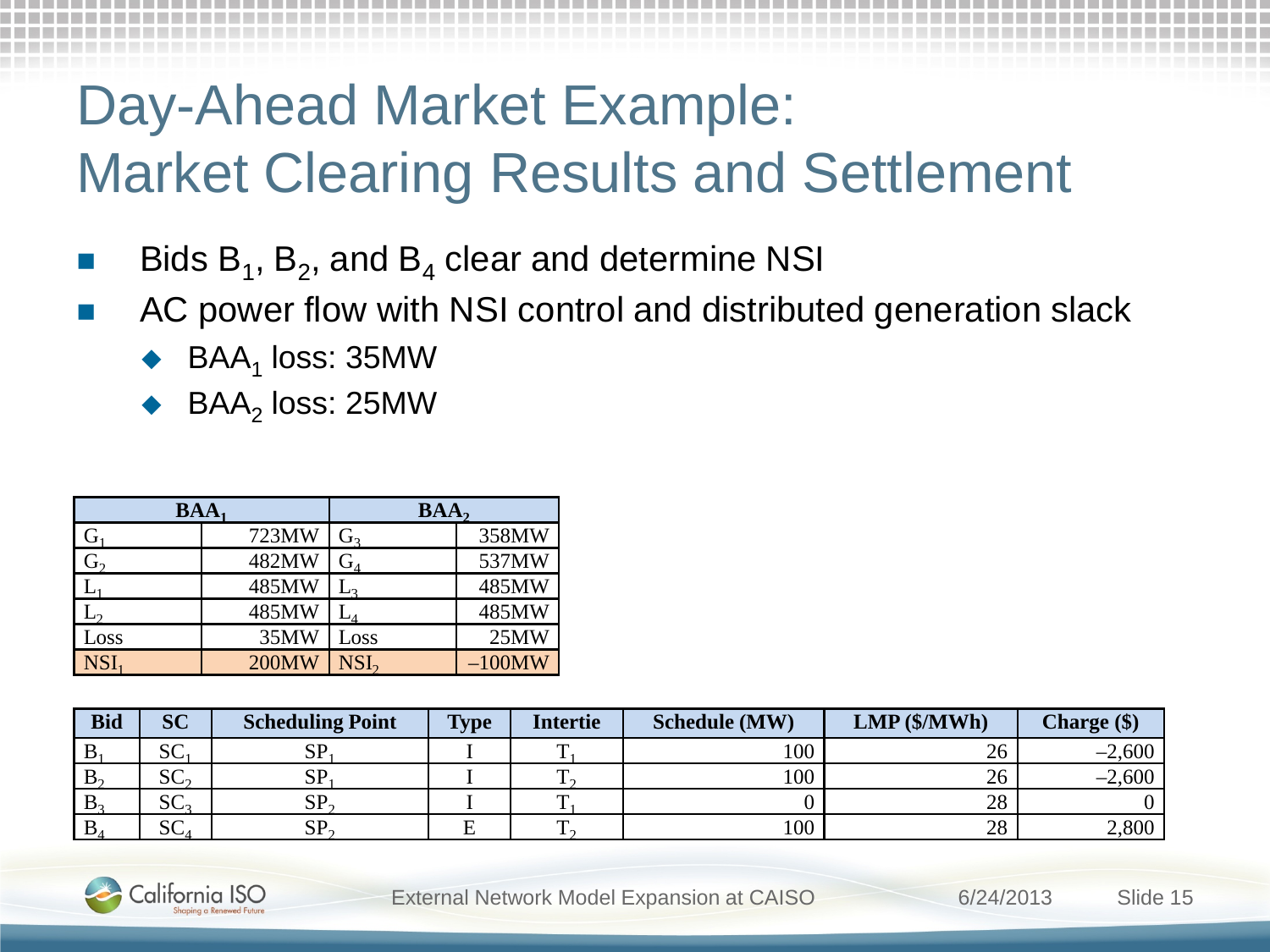# Day-Ahead Market Example: Intertie Constraints

| $BAA_1$                |            |               |               | BAA,            |            |               |               |
|------------------------|------------|---------------|---------------|-----------------|------------|---------------|---------------|
| <b>Resource</b>        | <b>GDF</b> | $SF$ on $T_1$ | $SF$ on $T_2$ | <b>Resource</b> | <b>GDF</b> | $SF$ on $T_1$ | $SF$ on $T_2$ |
|                        | 60%        | 80%           | 20%           |                 | 40%        | 20%           | 80%           |
| $\cdot$ G <sub>2</sub> | 40%        | 60%           | 40%           | $\mathbf{G}_4$  | 60%        | 40%           | 60%           |
| <b>SP</b>              |            | 72%           | 28%           | SP <sub>2</sub> |            | 32%           | 68%           |

Scheduling limit constraints

- Based on associated intertie
	- $T_1: OTC_{1,min} \leq B_1 + B_3 \leq OTC_{1,max}$
	- $T_2$ :  $OTC_{2,\text{min}} \leq B_2 B_4 \leq OTC_{2,\text{max}}$
- Physical limit constraints
	- ▶ Based on shift factors with reference the CAISO distributed load slack
		- T<sub>1</sub>:  $OTC_{1,\text{min}} \leq 0.72 B_1 + 0.72 B_2 + 0.32 B_3 0.32 B_4 + \cdots \leq OTC_{1,\text{max}}$
		- $T_2$ :  $OTC_{2,\text{min}}$  ≤ 0.28  $B_1$  + 0.28  $B_2$  + 0.68  $B_3$  0.68  $B_4$  +  $\cdots$  ≤  $OTC_{2,\text{max}}$